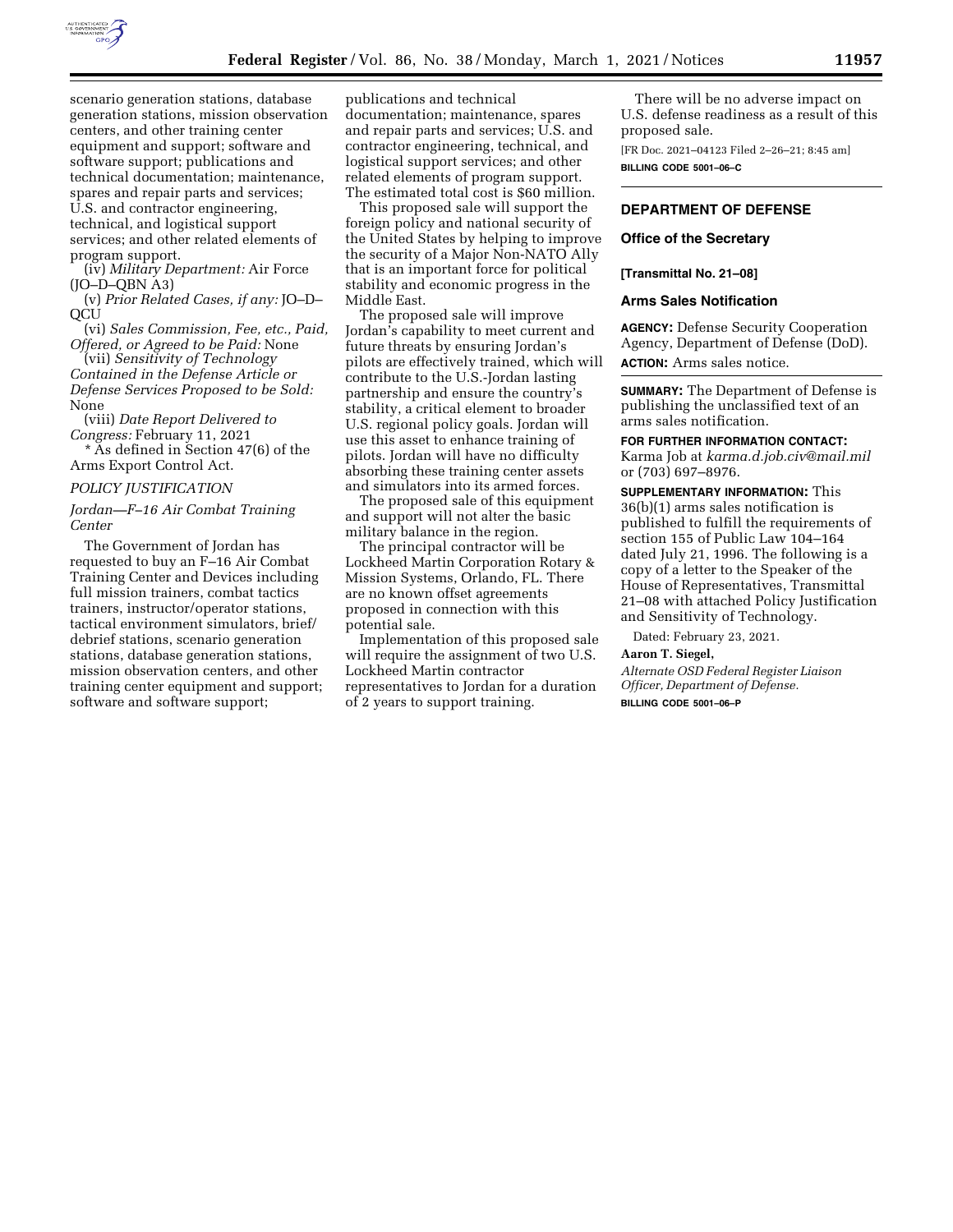

# DEFENSE SECURITY COOPERATION AGENCY 201 12TH STREET SOUTH, SUITE 101 **ARLINGTON, VA 22202-5408**

February 5, 2021

The Honorable Nancy Pelosi Speaker of the House U.S. House of Representatives H-209, The Capitol Washington, DC 20515

Dear Madam Speaker:

Pursuant to the reporting requirements of Section 36(b)(1) of the Arms Export Control

Act, as amended, we are forwarding herewith Transmittal No. 21-08 concerning the Navy's

proposed Letter(s) of Offer and Acceptance to the Government of Chile for defense articles and

services estimated to cost \$85.0 million. After this letter is delivered to your office, we plan to

issue a news release to notify the public of this proposed sale.

Sincerely.

Heidi Athant

Heidi H. Grant **Director** 

Enclosures:

- 1. Transmittal
- 2. Policy Justification
- 3. Sensitivity of Technology

## **BILLING CODE 5001–06–C**

Transmittal No. 21–08

Notice of Proposed Issuance of Letter of Offer Pursuant to Section 36(b)(1) of the Arms Export Control Act, as amended

(i) *Prospective Purchaser:* Government of Chile

(ii) *Total Estimated Value:* 

Major Defense Equipment \* .. \$55.0 million Other ...................................... \$35.0 million TOTAL ............................... \$85.0 million

*Funding Source:* National Funds (iii) *Description and Quantity or Quantities of Articles or Services under* 

*Consideration for Purchase: Major Defense Equipment (MDE):* 

Up to sixteen (16) Standard Missile–2 (SM–2) Block IIIA Missiles (rail launched) (including two (2) missiles with manufacturer installed telemeter)

Two (2) MK 89 Mod 0 Guidance Sections

One (1) Target Detection Device Kit (including shroud), MK 45 Mod 14

*Non-MDE:* Also included is inert operational missile to support missile recertification at the Intermediate Level Maintenance Facility; spare parts and associated containers; personnel training and training equipment; publications and technical data; U.S. Government and contractor technical